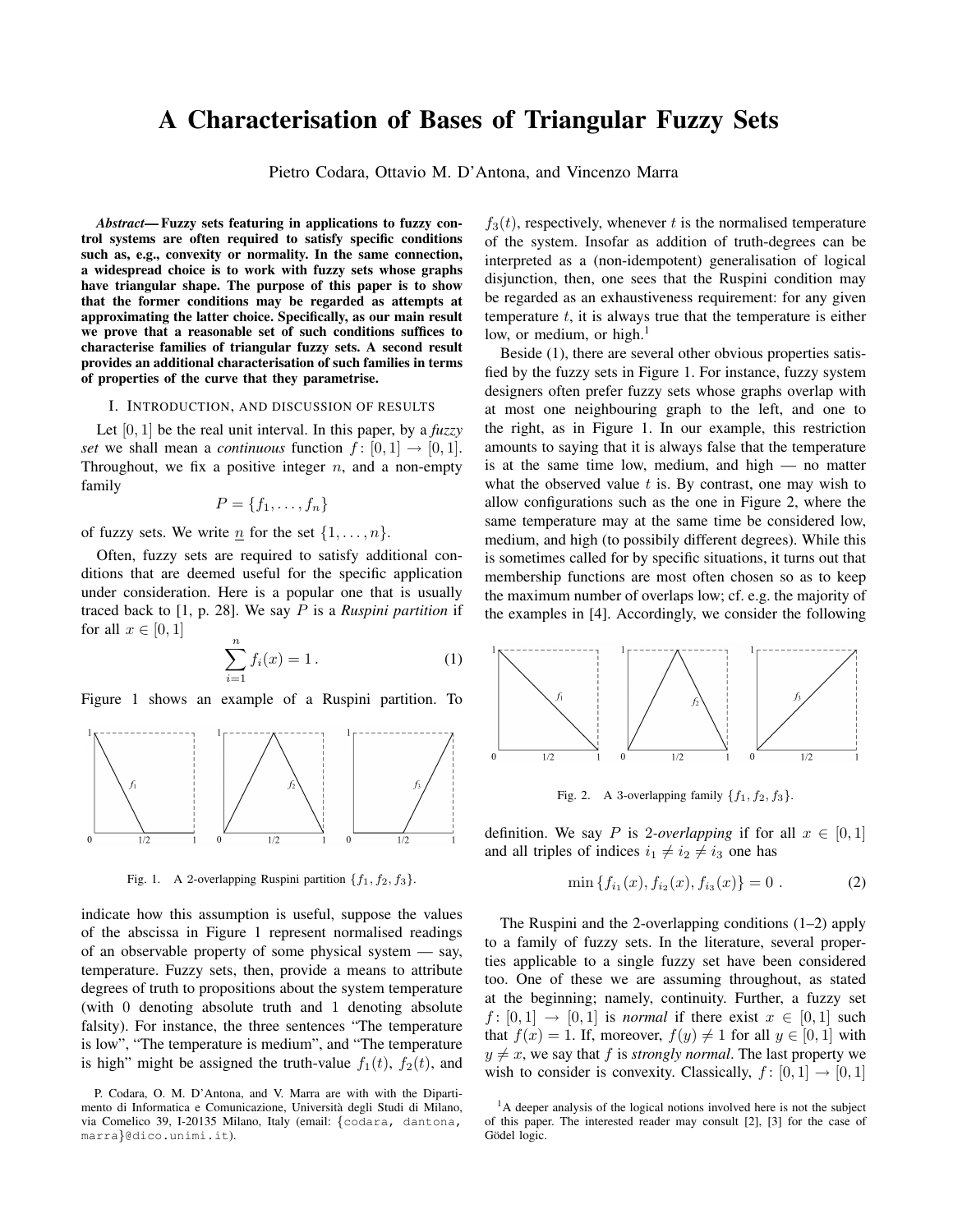is *convex* if for all  $x, y, \lambda \in [0, 1]$ , with  $x \neq y$ ,

$$
f(\lambda x + (1 - \lambda)y) \ge \lambda f(x) + (1 - \lambda)f(y).
$$
 (3)

Following [5, p. 25], it is common to consider a weaker form of convexity. The function *f* is *min-convex*<sup>2</sup> if for all  $x, y, \lambda \in [0, 1],$ 

$$
f(\lambda x + (1 - \lambda)y) \ge \min(f(x), f(y)), \tag{4}
$$

and it is *strictly min-convex* if

$$
f(\lambda x + (1 - \lambda)y) > \min(f(x), f(y)).
$$
 (5)

Finally, we shall need a localised version of convexity. Let us call  $S_f = \{x \in [0,1] \mid f(x) > 0\}$  the *support* of *f*. We say *f* is *convex on its support* if (3) holds for each  $x, y \in [0, 1]$ such that  $[x, y] \subseteq S_f$ . We define the notions of (*strict*) *minconvexity of f on its support* in the same manner, *mutatis mutandis*.

Instead of asking that  $P$  (or its members) satisfy a given general property such as the ones above, we can decide to restrict the choice of fuzzy sets to a prototypical class of functions. So, for example, a fuzzy system might use only sigmoid, or triangular, or trapezoidal functions only. Concerning the triangular case, it is common to require that the various fuzzy sets fit together nicely, as in the following definition that is central to our paper.

*Definition 1.1:* A finite family  $P = \{f_1, \ldots, f_n\}$  of continuous fuzzy sets is a *pseudo-triangular basis* if there exist 0 =  $t_1$  <  $t_2$  < ··· <  $t_{n-1}$  <  $t_n$  = 1 such that (up to a permutation of the indices) for each  $i = 1, \ldots, n - 1$ 

*a*)  $f_i(t_i) = 1, f_i(t_{i+1}) = 0,$ 

b) 
$$
f_j(x) = 0
$$
, for  $x \in [t_i, t_{i+1}], j \neq i, i+1$ ,

*c*)  $f_{i+1}(x) = 1 - f_i(x)$ , for  $x \in [t_i, t_{i+1}]$ , and

*d*)  $f_i, f_{i+1}$  are bijective when restricted to  $[t_i, t_{i+1}]$ .

Further, *P* is a *triangular basis* if the following condition holds in place of *d*).

*d*<sup>\*</sup>)  $f_i, f_{i+1}$  are linear over  $[t_i, t_{i+1}]$ .

*Remark 1:* It is straightforward to show that a finite family  ${f_1, \ldots, f_n}$  of continuous fuzzy sets is a triangular basis if and only if there exist  $0 = t_1 < t_2 < \cdots < t_{n-1} < t_n = 1$ such that (up to a permutation of the indices) for each  $i \in n$ ,

*i*)  $f_i(t_i) = 1$ ,

- *ii*)  $f_i(t_j) = 0$ , for  $j \neq i$ , and
- *iii*) *f<sub>i</sub>* is linear on each interval  $[t_k, t_{k+1}], k = 1, \ldots, n-1$ .

Our first main result shows that (pseudo-)triangular bases of continuous fuzzy sets admit a characterisation in terms of the general properties discussed above. More precisely, in Theorem 2.3 we shall prove that *P* is a triangular basis if and only if it is a 2-overlapping Ruspini partition, and each  $f_i$  is strongly normal, min-convex, and convex on its support. To achieve this result, we build on the fact (Lemma 2.2) that *P* is a pseudo-triangular basis if and only if it is

<sup>2</sup>We adopt this terminology to avoid confusion with convexity proper, which we shall also use.

a 2-overlapping Ruspini partition, and each  $f_i$  is strongly normal, min-convex, and strictly min-convex on its support.

To remark on the significance of Theorem 2.3, let us return to our example about the temperature of a physical system. Suppose we were to design a fuzzy control system that has as input the temperature of the physical system. We wish to gather evidence that — for the control problem at hand — the choice of the triangular basis  $\{f_1, f_2, f_3\}$  in Figure 1 is appropriate (at least initially). *Prima facie*, it is far from obvious how to go about arguing that the truth-degrees of our three sentences about temperature ought to obey the (implicit) assumptions encoded by  $\{f_1, f_2, f_3\}$ . However, our result does provide a line of attack: for one can do with an argument supporting the (explicit) properties listed in Theorem 2.3(i). Whether such an argument is there to be found, of course, depends on the problem under scrutiny.

Our second main result provides an additional characterisation of pseudo-triangular bases of fuzzy sets. Here, rather than looking for notable properties of *P*, we regard it from a different perspective. Namely, we interpret *P* as the parametric description of a curve whose image  $\Theta$  lies in the real *n*-dimensional unit cube  $[0, 1]^n$ . We then seek to relate the properties of *P* discussed above with geometric properties of Θ. As it will transpire, some properties of *P* (such as whether *P* is a Ruspini partition) admit a characterisation in terms of the (closed) subset  $\Theta \subseteq [0,1]^n$ ; others, by contrast, require additional information on how the range  $\Theta$  is parametrised by *P*. The characterisation of pseudo-triangular bases of fuzzy sets in terms of the associated parametrised curve is proved in Corollary 3.1.

### II. CHARACTERISATION OF TRIANGULAR BASES

*Lemma 2.1:* A fuzzy set *f* is min-convex if and only if for any  $0 \leq x \leq z \leq y \leq 1$  we have that

if 
$$
f(z) < f(x)
$$
 then  $f(y) \leq f(z)$ .

Moreover, *f* is strictly min-convex if and only if for any  $0 \leq x < z < y \leq 1$  we have that

$$
\text{if } f(z) \le f(x) \text{ then } f(y) < f(z) \, .
$$
\nProof: This is a straightforward verification.

*Lemma 2.2:* The following are equivalent.

- *i*) *P* is a 2-overlapping Ruspini partition and each  $f_i$  is strongly normal, min-convex, and strictly min-convex on its support.
- *ii*) *P* is a pseudo-triangular basis.

*Proof:* In the proof *a*), *b*), *c*), and *d*) will refer to the conditions in Definition 1.1.

 $i) \Rightarrow ii$ . Since each  $f_i$  is strongly normal there exist 0 ≤  $t_1$  ≤  $t_2$  ≤ · · · ≤  $t_{n-1}$  ≤  $t_n$  ≤ 1 such that (up to a permutation of the indices) for each  $i \in \underline{n}$ 

$$
f_i(t_i) = 1, \ f_i(x) \neq 1, \text{ for each } x \in [0, 1], \ x \neq t_i. \tag{6}
$$

Moreover, since *P* is Ruspini we have

$$
f_i(t_i) = 1, \ f_i(t_j) = 0, \text{ for } j \neq i. \tag{7}
$$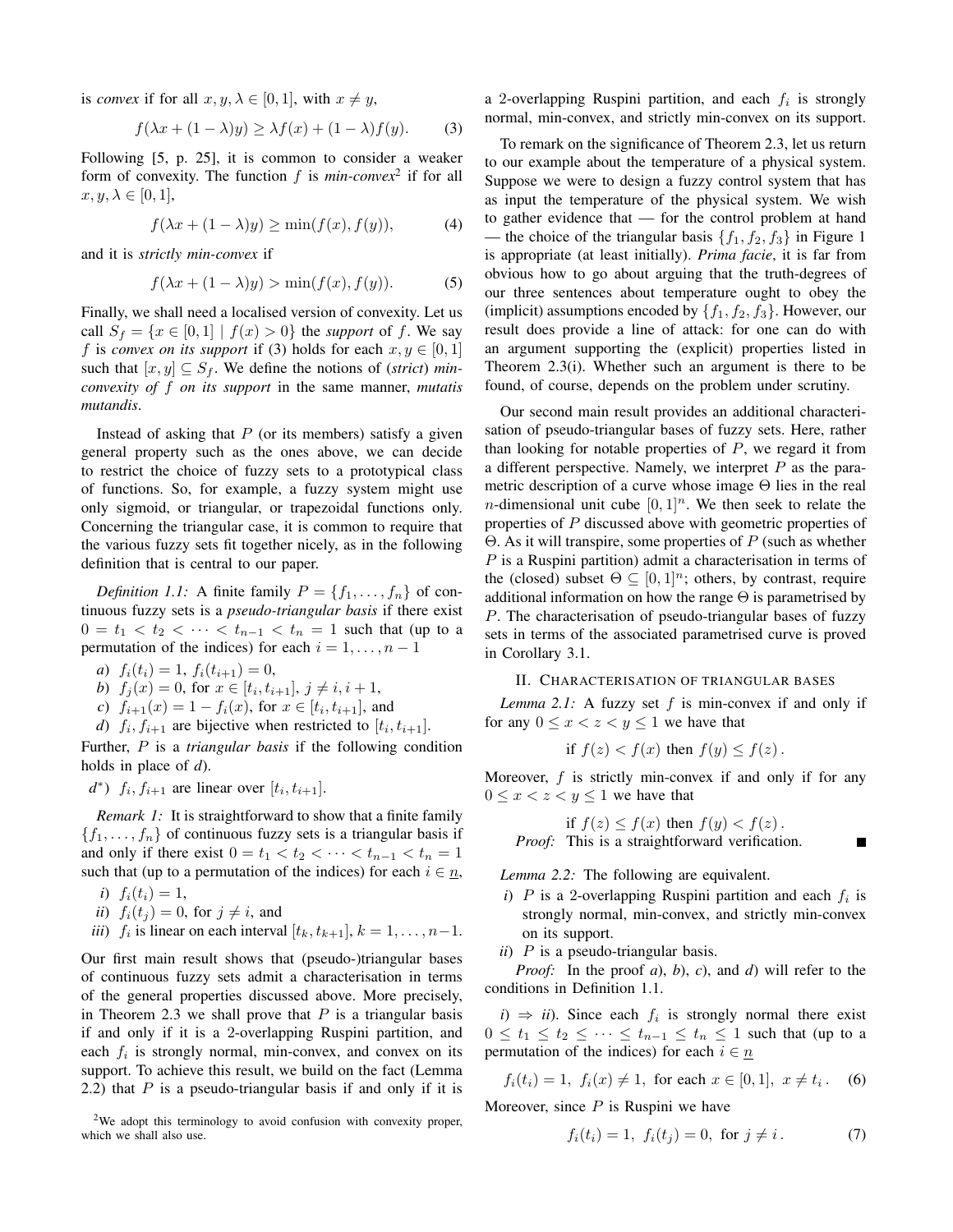

Fig. 3. A family of fuzzy sets satisfying *a*), *b*), *c*), and *d*).

*Claim* 1.  $t_1 = 0, t_n = 1$ .

Suppose  $t_1 > 0$  (*absurdum hypothesis*). Then for each  $i \in \underline{n}$ ,  $f_i(0) < 1$ . Since  $\sum_{i=1}^n f_i(0) = 1$ , and since *P* is 2-overlapping, there are exactly two indices  $h > k \in \underline{n}$  such that  $f_h(0)$ ,  $f_k(0) > 0$ . Moreover, since  $h > 1$ , by (7) we have  $f_h(t_1) = 0$  and  $f_h(t_h) = 1$ . By Lemma 2.1, we conclude that  $f_h$  is not min-convex, a contradiction. Thus,  $t_1 = 0$ . Analogously, one can prove  $t_n = 1$ , and the claim is settled.

By (7) and *Claim* 1, condition *a*) holds. In order to prove the other conditions in Definition 1.1 let us fix an interval  $[t_i, t_i + 1]$ , for some  $i = 1, \ldots, n - 1$ .

To prove *b*), suppose by way of contradiction that there exists  $j \neq i, i+1$  such that  $f_j(x) > 0$  for some  $x \in [t_i, t_{i+1}]$ . Say  $j < i$ . Since, by (7),  $x \neq t_i, t_{i+1}$ , we have that, on  $t_j <$  $t_i < x$ ,  $f_j$  takes values  $f_j(t_j) = 1$ ,  $f_j(t_i) = 0$ ,  $f_j(x) > 0$ . . By Lemma 2.1, *f<sup>j</sup>* is not min-convex, a contradiction. The argument for  $j > i$  is analogous, and condition *b*) is proved.

From *b*) and the hypothesis that *P* is Ruspini, we immediately obtain *c*).

It remains to prove condition *d*). Recall that, by (7),  $f_i(t_i) = f_{i+1}(t_{i+1}) = 1$  and  $f_i(t_{i+1}) = f_{i+1}(t_i) = 0$ . Moreover, since  $f_i$  and  $f_{i+1}$  are strongly normal, and P is Ruspini, using *b*) we have

$$
0 < f_i(x), f_{i+1}(x) < 1, \text{ for all } x \in (t_i, t_{i+1}). \tag{8}
$$

Since  $f_i, f_{i+1}$  are continuous, by the intermediate value theorem they are surjective when restricted to  $[t_i, t_{i+1}]$ . Suppose now that there exist  $y < z \in (t_i, t_{i+1})$  such that  $f_i(y) = f_i(z)$  (*absurdum hypothesis*). Observe that, by (8),  $[y, z]$  is contained in the support of  $f_i$  and  $f_{i+1}$ . Pick  $w \in (y, z)$ . If  $f_i(w) \leq f_i(y)$ , then, by Lemma 2.1,  $f_i$  is not strictly min-convex on its support, a contradiction. If  $f_i(w) > f_i(y)$ , then, by condition *c*),

$$
f_{i+1}(w) = 1 - f_i(w) < 1 - f_i(y) = f_{i+1}(y) = f_{i+1}(z).
$$

Then,  $f_{i+1}$  is not strictly min-convex on its support, a contradiction. Therefore,  $f_i$  and  $f_{i+1}$  are injective, and *d*) holds.

 $ii) \Rightarrow i$ ). By condition *b*), *P* is 2-overlapping. Further, since *c*) holds, and *P* is 2-overlapping, *P* is Ruspini. Strong normality follows from *a*), *b*), and *d*) by direct inspection.

To prove min-convexity, suppose that for some  $0 \leq x$  $y < z \leq 1$ , and  $i \in n$ ,  $f_i(x) > f_i(y)$ . We note that, since  $f_n$  takes value 0 on [0*, t<sub>n−1</sub>*], and it is strictly increasing over  $[t_{n-1}, 1]$ , we have  $i \neq n$ . Since each  $f_i$  is increasing in  $[0, t_i]$ , we must have  $y \in [t_i, 1]$ . Furthermore, since each  $f_i$ is decreasing in  $[t_i, 1]$ , we have  $f_i(z) \leq f_i(y)$ . By Lemma 2.1, each  $f_i$  is min-convex.

The proof of the remaining strict min-convexity condition is analogous.

*Theorem 2.3:* The following are equivalent.

- *i*) *P* is a 2-overlapping Ruspini partition, and each  $f_i$ is strongly normal, min-convex, and convex on its support.
- *ii*) *P* is a triangular basis.

*Proof:* In the proof *a*), *b*), *c*), *d*), and *d ∗* ) will refer to the conditions in Definition 1.1.

 $i) \Rightarrow ii$ . To prove *a*), *b*), and *c*) we proceed exactly as in the proof of Lemma 2.2, where such conditions are proved without using the strict min-convexity hypothesis.

To prove that *P* is a triangular basis, it remains to show that (up to a permutation of the indices)

- *L*) *f<sub>i</sub>* is linear over  $[t_{i-1}, t_i], i = 2, ..., n$ ,
- *R*) *f<sub>i</sub>* is linear over  $[t_i, t_{i+1}], i = 1, ..., n 1$ .

Suppose, by way of contradiction, that  $f_i$  is not linear on  $[t_i, t_{i+1}]$ . By convexity, for every  $\lambda \in [0, 1]$ ,

$$
f_i(\lambda t_i + (1 - \lambda)t_{i+1}) \geq \lambda f_i(t_i) + (1 - \lambda)f_i(t_{i+1}).
$$

If  $f_i$  is not linear, there exists  $\lambda_0 \in [0, 1]$  such that

$$
f_i(\lambda_0 t_i + (1 - \lambda_0)t_{i+1}) > \lambda_0 f_i(t_i) + (1 - \lambda_0) f_i(t_{i+1}).
$$
 (9)

By (9) and condition *c*), we have

$$
1 - f_{i+1}(\lambda_0 x + (1 - \lambda_0)y) > \lambda_0 (1 - f_{i+1}(x)) + (1 - \lambda_0)(1 - f_{i+1}(y)).
$$

Therefore,

$$
f_{i+1}(\lambda_0 x + (1 - \lambda_0)y) < \lambda_0 f_{i+1}(x)(1 - \lambda_0) f_{i+1}(y) \,,
$$

and  $f_{i+1}$  is not convex on its support, a contradiction. This proves *R*). The case *L*) is analogous.

 $\lambda$ *ii*)  $\Rightarrow$  *i*). Since *a*), *c*) and *d*<sup>\*</sup>) together imply *d*), by Lemma 2.2  $P$  is a 2-overlapping Ruspini partition, and each  $f_i$  is strongly normal and min-convex. The proof of convexity is a straightforward verification.

## III. THE CURVE PARAMETRISED BY A PSEUDO-TRIANGULAR BASIS

We define a continuous map

$$
T : [0, 1] \to [0, 1]^n
$$

associated with *P* by

$$
t\mapsto (f_1(t),\ldots,f_n(t)).
$$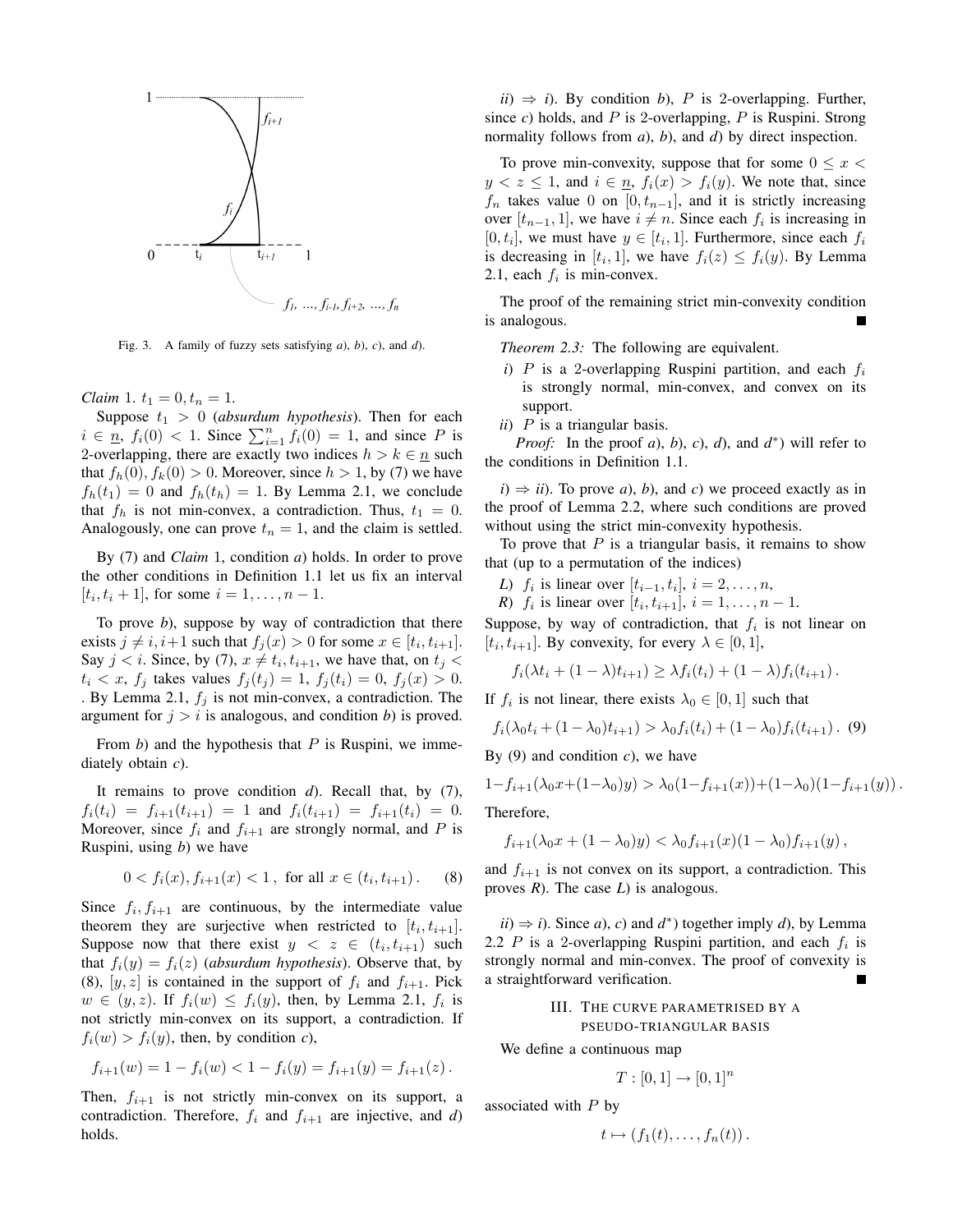Throughout, we write  $\Theta = T([0, 1])$  for the range of *T*.

Recall<sup>3</sup> that the *fundamental simplex* in  $\mathbb{R}^n$ , denoted by  $\Delta_n$ , is the convex hull of the standard basis of  $\mathbb{R}^n$ ; the latter is denoted  $\{e_1, \ldots, e_n\}$ . In symbols,

$$
\Delta_n = \text{Conv}\{e_1, \ldots, e_n\}.
$$

A *face* of dimension  $k$  of  $\Delta_n$  is a subset  $\text{Conv } \{e_{i_1}, \ldots, e_{i_{k+1}}\} \subseteq \Delta_n, \text{ for } 1 \leq i_1 < i_2 < \Delta_n$  $\cdots$  <  $i_{k+1} \leq n$ . A *vertex* is a 0-dimensional face. The 1-skeleton of  $\Delta_n$ , written  $\Delta_n^{(1)}$ , is the collection of all faces of  $\Delta_n$  having dimension not greater than 1.<sup>4</sup>

We say Θ is a *Hamiltonian path* if there is a permutation  $\pi$  :  $\underline{n} \rightarrow \underline{n}$  such that

$$
\Theta = \bigcup_{i=1}^{n-1} \text{Conv}\left\{e_{\pi(i)}, e_{\pi(i+1)}\right\} \tag{10}
$$

*Corollary 3.1 (to Lemma 2.2):* The following are equivalent.

- *i*) *P* is a 2-overlapping Ruspini partition, and each  $f_i$  is strongly normal, min-convex, and strictly min-convex on its support.
- *ii*) The map  $T : [0, 1] \rightarrow [0, 1]^n$  is injective, and  $\Theta$  is a Hamiltonian path on  $\Delta_n^{(1)}$ .

*Proof:* We first show the following.

*Claim* 1. *P* is a 2-overlapping Ruspini partition if and only if  $\Theta \subseteq \Delta_n^{(1)}$ .

*⇒*. Since *P* is Ruspini, Θ *⊆* ∆*n*. Since *P* is 2-overlapping and  $\Theta \subseteq \Delta_n$ , we have  $\Theta \subseteq \Delta_n^{(1)}$ .

 $\Leftarrow$ . Since  $\Theta \subseteq \Delta_n$ , we have  $\sum_{i=1}^n f_i(t) = 1$  for all  $t \in \Delta_n$ [0, 1]. Thus, *P* is a Ruspini partition. Moreover, since  $\Theta \subseteq$  $\Delta_n^{(1)}$ ,  $(f_1(x), \ldots, f_n(x))$  has at most 2 non-zero coordinates, for all  $x \in [0, 1]$ . Thus, P is 2-overlapping.

 $i) \Rightarrow ii$ ). By *Claim*  $1, \Theta \subseteq \Delta_n^{(1)}$ . By Lemma 2.2, there exist  $0 = t_1 < t_2 < \cdots < t_n = 1$  such that, up to a permutation of the indices,

$$
T(t_i) = e_i, \text{ for all } x \in \underline{n}.
$$
 (11)

Moreover, for  $x \in [0, 1]$ ,  $x \neq t_i$ , and for every  $x \in \underline{n}$ ,

$$
T(x) \notin \Delta_n^{(0)}.
$$
 (12)

Let us fix an interval  $[t_i, t_{i+1}]$ , for some  $i \in \{1, \ldots, n-1\}$ . By Lemma 2.2, for all  $x \in (t_i, t_{i+1})$ , we have  $0 <$  $f_i(x), f_{i+1}(x) < 1$ , and  $f_j(x) = 0$  for  $j \neq i, i + 1$ . Thus,  $T((t_i, t_{i+1})) \subseteq \text{Conv}(e_i, e_{i+1})$ . Since each  $f_i$  is continuous, by the intermediate value theorem we have  $Conv(e_i, e_{i+1}) \subseteq T((t_i, t_{i+1}))$ . Thus,

$$
T([t_i, t_{i+1}]) = \text{Conv}(e_i, e_{i+1}). \tag{13}
$$

<sup>3</sup>For background on the few basic notions from piecewise linear geometry we use here, please see [6].

<sup>4</sup>Thus,  $\Delta_n^{(1)}$  happens to be a graph.

By (11), (12), and (13),  $\Theta$  is a Hamiltonian path. Further, the map *T* reaches each vertex  $e_1, \ldots, e_n$  exactly once (in order).

To complete the proof we need to show that *T* is injective. Suppose *T* is not (*absurdum hypothesis*). Thus, there exist  $x, y \in [0, 1]$ , with  $x < y$  such that  $T(x) = T(y)$ . By (13), we have that  $x, y \in (t_i, t_{i+1})$ , for some *i*. Moreover,  $f_i(t_i) =$  $1 > f_i(x) = f_i(y) > 0$ . Observing that  $[t_i, y]$  is contained in the support of  $f_i$ , by Lemma 2.1,  $f_i$  is not strictly min-convex on its support, a contradiction. Therefore  $T_i$  is injective, as was to be shown.

 $(i) \Rightarrow i$ ). Since  $\Theta$  is a Hamiltonian path on  $\Delta_n^{(1)}$ , we have  $\Theta \subseteq \Delta_n^{(1)}$  and, by *Claim* 1, *P* is a 2-overlapping Ruspini partition. By the definition of Hamiltonian path, Θ contains all vertices of  $\Delta_n^{(1)}$ . Thus, each  $f_i$  is normal. Since, moreover, *T* is injective, each *f<sup>i</sup>* is strongly normal. We obtain that, up to a permutation of the indices, there exist  $t_1 < t_2 <$ *•* · · <  $t_{n-1}$  <  $t_n$ , such that  $T(t_1) = e_1, T(t_2) = e_2, ...,$ *T*( $t_{n-1}$ ) =  $e_{n-1}$ , *T*( $t_n$ ) =  $e_n$ . Moreover, for all *x* ∈ [0, 1],  $x \neq t_i$ , we have  $T(x) \neq e_i$ .

*Claim* 2.  $t_1 = 0$ ,  $t_n = 1$ .

Suppose  $t_1 > 0$  (*absurdum hypothesis*). By continuity, there exists  $x \in (0, t_1)$  such that  $0 \le f_1(x) = a \le 1$ . Since *P* is a 2-overlapping Ruspini partition there exists *i* such that  $f_i(x) = 1 - a$ . Moreover,  $f_i(x) = 0$ , for  $j \neq 1, i$ . Since  $\Theta$  is a Hamiltonian path we must have  $i = 2$ , for else Condition (10) does not hold. Thus,  $T(x) = (a, 1 - a, 0, \ldots, 0)$ . By the intermediate value theorem, there exists  $y \in (t_1, t_2)$  such that  $f_1(y) = a$ . Clearly, we have  $f_2(y) = 1 - f_1(y) = 1 - a$ . Thus, for  $y \neq x$ , we have  $T(y) = (a, 1-a, 0, \ldots, 0) = T(x)$ , again the hypothesis that *T* is injective. Therefore,  $t_1 = 0$ . Analogously, one can prove  $t_n = 1$ , and the Claim is settled.

It is now immediate to verify that conditions *a*), *b*), and *c*) in Definition 1.1 hold for the family *P*. To verify the last condition *d*) we just observe that each function in *P* is continuous and that *T* is injective. Thus, by the intermediate value theorem,  $f_i$  and  $f_{i+1}$  are bijective when restricted to  $[t_i, t_{i+1}]$ . Therefore, *P* is a pseudo-triangular basis. Using Lemma 2.2, the remaining of our statement is proved.

We illustrate with two examples, and a non-example.

Figure 4 show the range of the family  $\{f_1, f_2, f_3\}$  depicted in Figure 1.

Next consider the family  $\{f_1, f_2, f_3, f_4\}$  in Figure 5. It is easy to check that  $\{f_1, f_2, f_3, f_4\}$  is a 2-overlapping Ruspini partition and that each *f<sup>i</sup>* is strongly normal, min-convex, and strictly min-convex on its support. The associated range is depicted in Figure 6.

Finally, the non-example. Consider the non-Ruspini family *{f*1*, f*2*, f*3*}* depicted in Figure 7. One can see that the associated range, depicted in Figure 8, is not a Hamiltonian path.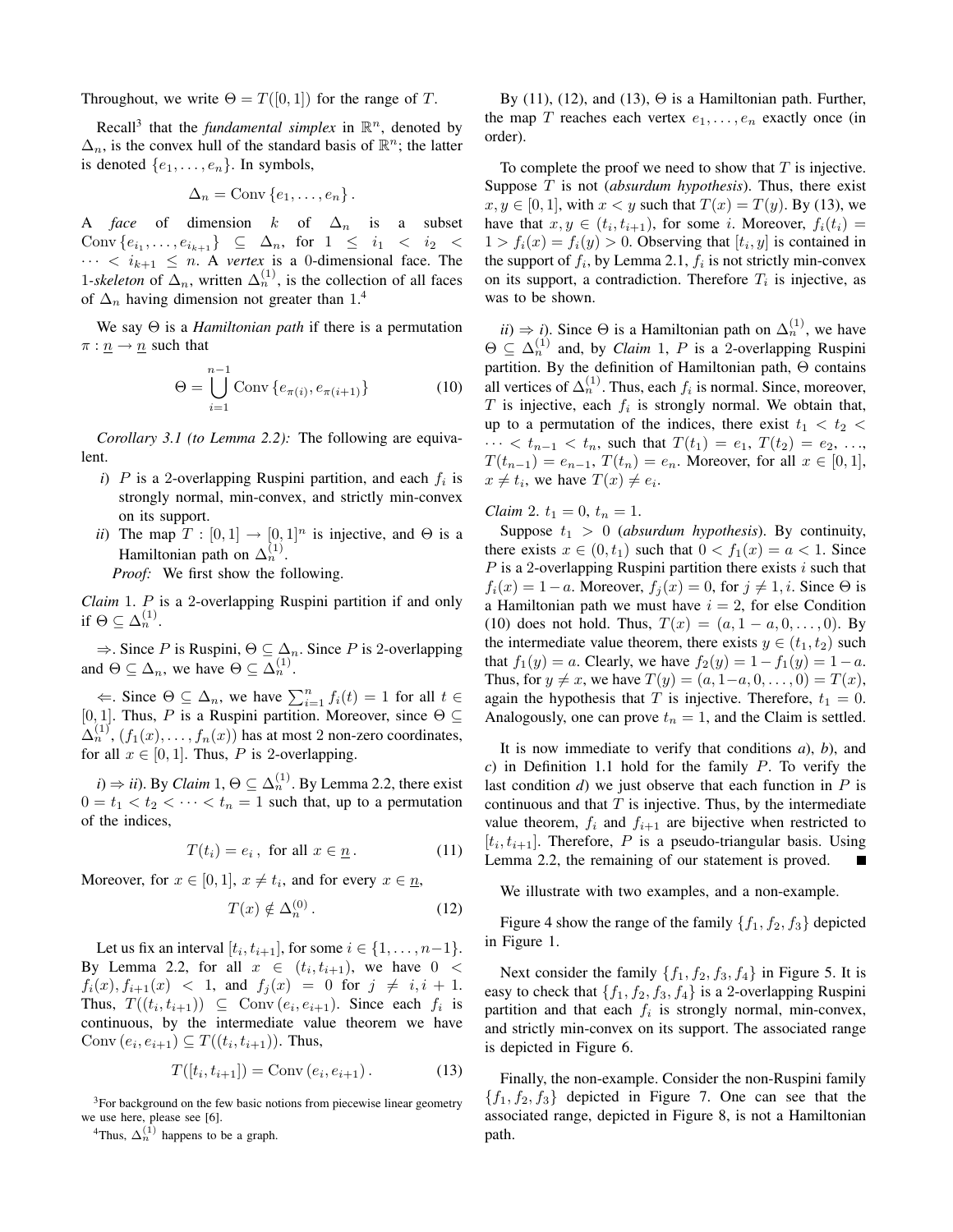

Fig. 4. Range parametrised by a (pseudo-)triangular basis with 3 functions.



Fig. 5. A pseudo-triangular basis  $\{f_1, f_2, f_3, f_4\}$ .



Fig. 6. Range parametrised by a pseudo-triangular basis with 4 functions.



Fig. 7. A non-Ruspini family  ${f_1, f_2, f_3}$ .



Fig. 8. Range parametrised by a non-Ruspini family  $\{f_1, f_2, f_3\}$ .

## IV. CONCLUSION

Fuzzy sets featuring in applications are often required to satisfy specific conditions such as, e.g., convexity or normality. In this paper, we have shown that such conditions may be conceived as weaker forms of the requirement that the fuzzy sets have triangular shape. More precisely, our main result (Theorem 2.3) shows that triangular bases of fuzzy sets are precisely those families of continuous, strongly normal, min-convex fuzzy sets convex on their supports that form a 2-overlapping Ruspini partition. We have further shown (Corollary 3.1) that the more general notion of pseudo-triangular basis of fuzzy sets can be characterised by appropriate properties of the parametrised curve naturally associated with it.

In this paper, we focused on fuzzy sets whose domain is the real unit interval [0*,* 1]. In the presence of several physical observables, it may be necessary to deal with fuzzy sets defined over the real unit *n*-cube  $[0, 1]^n$ . A natural question is whether Theorem 2.3 admits a generalisation to higher dimensions. To make this question precise, one needs a notion of triangular basis over  $[0, 1]^n$ . If one is willing to restrict attention to (continuous) piecewise linear functions, a natural such notion is obtained as follows. (For background, please see [6]). Let  $\Sigma$  be a triangulation of  $[0, 1]^n$ . For each vertex *v* of  $\Sigma$ , consider the uniquely determined piecewise linear function  $h<sub>v</sub>$  that takes value 1 at *v*, value 0 at any other vertex different from *v*, and is linear over each simplex of  $\Sigma$ . The collection  $H_{\Sigma} = \{h_v \mid v \text{ is a vertex of } \Sigma\}$  is a *triangular basis* of fuzzy sets (over  $\Sigma$ ). To the best of our knowledge, and in sharp contrast to the elementary nature of Theorem 2.3, all characterisations of such families of fuzzy sets make use of non-trivial topological conditions. For a result of this sort in the context of Łukasiewicz infinitevalued propositional logic and its algebraic counterpart – MV-algebras – interested readers are referred to [7, Theorem 4.5]. Further research may lead to simpler characterisations of triangular bases of fuzzy sets.